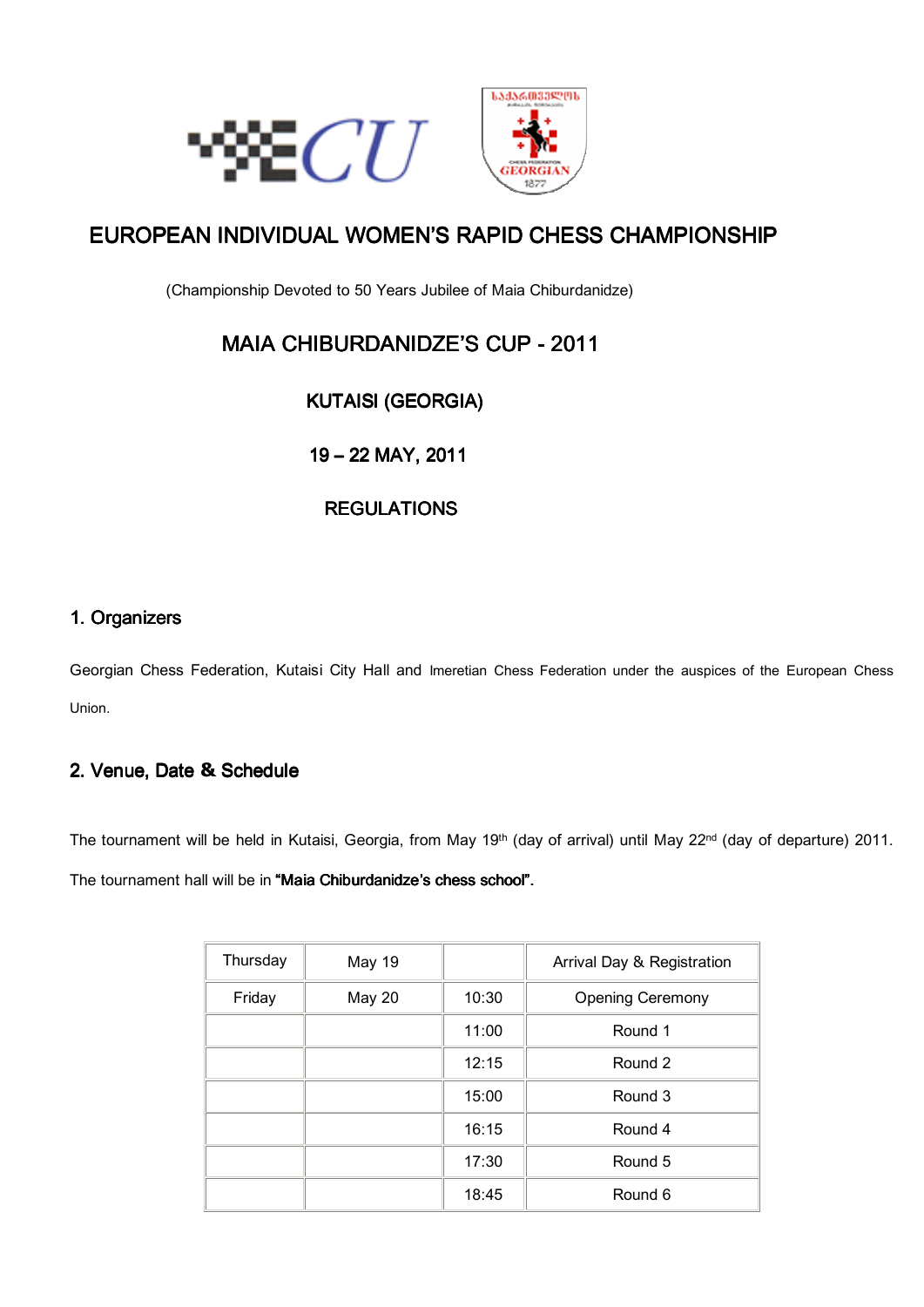| Saturday | May 21 | 11:00 | Round 7                 |
|----------|--------|-------|-------------------------|
|          |        | 12:15 | Round 8                 |
|          |        | 15:00 | Round 9                 |
|          |        | 16:15 | Round 10                |
|          |        | 17:30 | Round 11                |
|          |        | 19:00 | <b>Closing Ceremony</b> |
| Sunday   | May 22 |       | Departure Day           |

Closing ceremony will be held in Kutaisi in "Meliton Balanchivadze's Opera House" on May 21<sup>st</sup> at 19:00.

#### 3. Participation

The European Women Rapid Chess Championship is open to all players representing the Chess Federations which compromise the European Chess Union (FIDE zones 1.1 to 1.10) regardless of their title or rating. There is also no limit of participants per federation.

#### 4. Registration Fee

The current medalists of the European Rapid Championships shall pay no entry fee in the respective championships as well as the players with ELO more than 2200;

The players with ELO from 2000 to 2200 shall pay entry fee of 10 Euro;

The all other players with ELO shall pay entry fee of 15 Euro;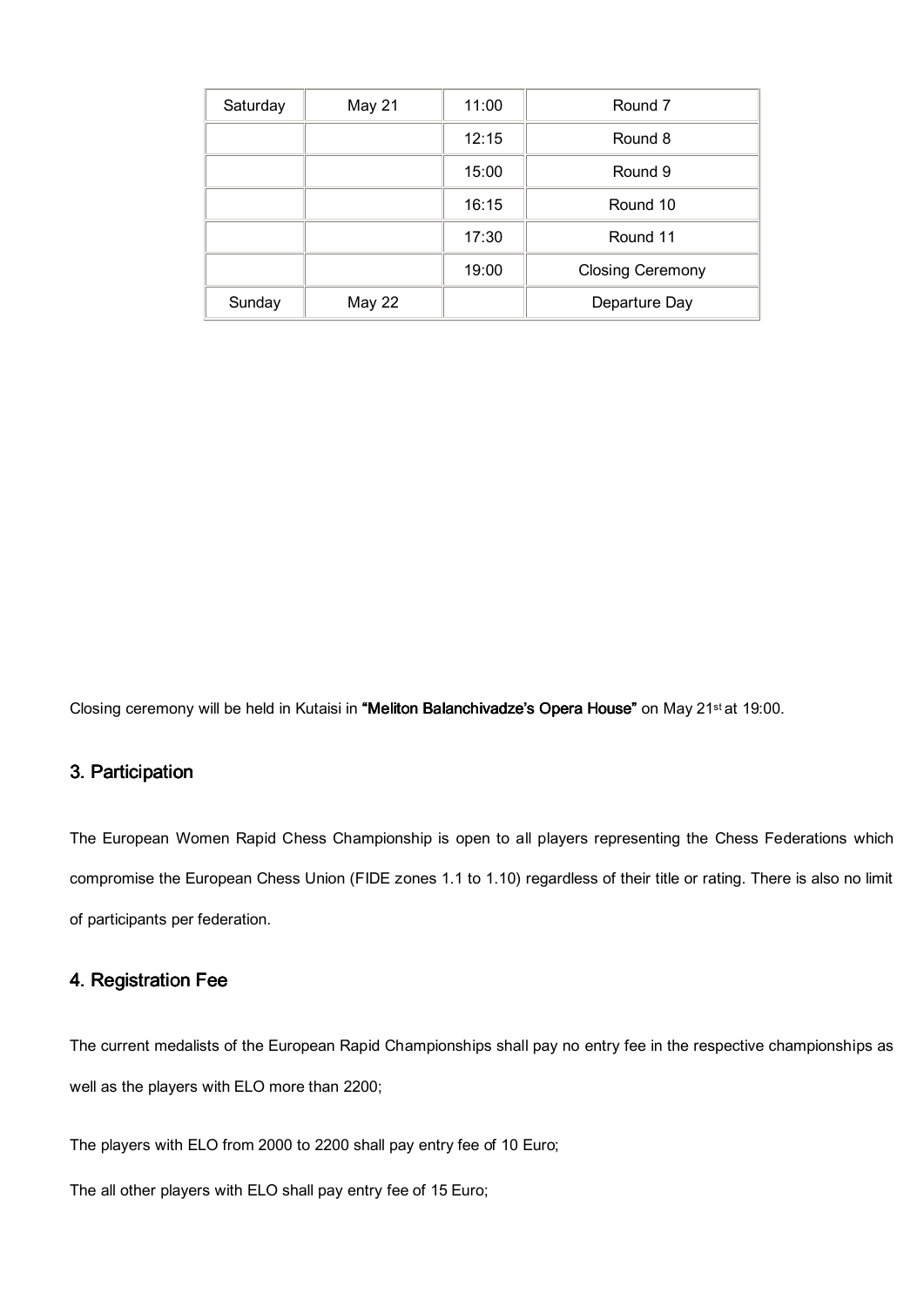The players without ELO shall pay entry fee of 20 Euro;

#### 5. Special offer for participants of Woman's Individual Chess Championship 2011

First fifteen early registered GM and WGM will be provided with:

- Free transportation from Tbilisi to Kutaisi and back (220km) by special comfortable mini buses;
- Free accommodation with FB from 19<sup>th</sup> of May to 22<sup>nd</sup> of May (breakfast) in hotel "Imeri" www.ImeriHotel.com

#### 6. System & Rate of Play

All players play a 11 – round Swiss Tournament with the rate of play G-15 '+10" (15 minutes for a game for a player, with an increment of 10 seconds per move.

#### 7. Title & Trophies

The winner of the event will be awarded as '2011 European Women's Rapid Champion'. The top three winners of the event will be awarded by respective medals and cups.

#### 8. Tie-Break Procedures :

The order of players that finish with the same number of points shall be determined by application of the following tiebreaking procedures in sequence, proceeding from (a) to (b) to (c) to (d) the extent required:

- (a) Performance Rating;
- (b) Median Buchholz 1, the highest number wins;
- (c) Buchholz, the highest number wins :
- (d) Number of wins, the highest number wins.

In the case of unplayed games for the calculation of (a), (b) and (c) the current FIDE Tournament Rules shall be applied.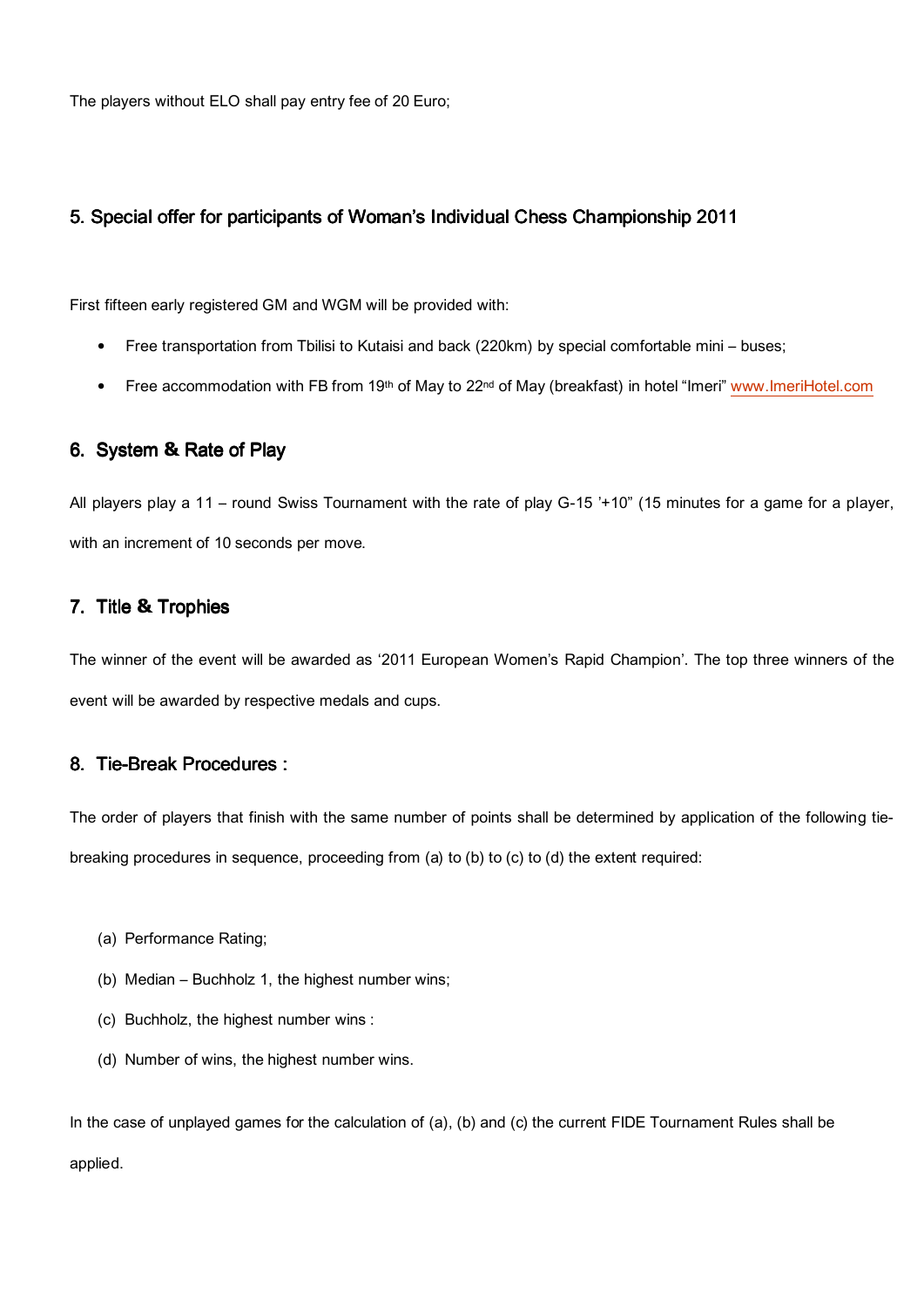## 8. Prizes:

#### Prize fund will be 10 400 Euro

## 1 000 Euro is established for players under  $8 - 16$ .

Prizes will be shared among the players with the same number of points.

#### **Woman Prizes**

| Rank                    | Prize |
|-------------------------|-------|
| 1                       | 2 000 |
| $\overline{c}$          | 1 500 |
| 3                       | 1 000 |
| $\overline{\mathbf{4}}$ | 800   |
| 5                       | 700   |
| 6                       | 600   |
| 7                       | 500   |
| 8                       | 400   |
| 9                       | 300   |
| 10                      | 200   |
| 11                      | 190   |
| 12                      | 180   |
| 13                      | 170   |
| 14                      | 160   |
| 15                      | 150   |
| 16                      | 140   |
| 17                      | 130   |
| 18                      | 120   |
| 19                      | 110   |
| 20                      | 100   |
|                         |       |
|                         | 9450  |